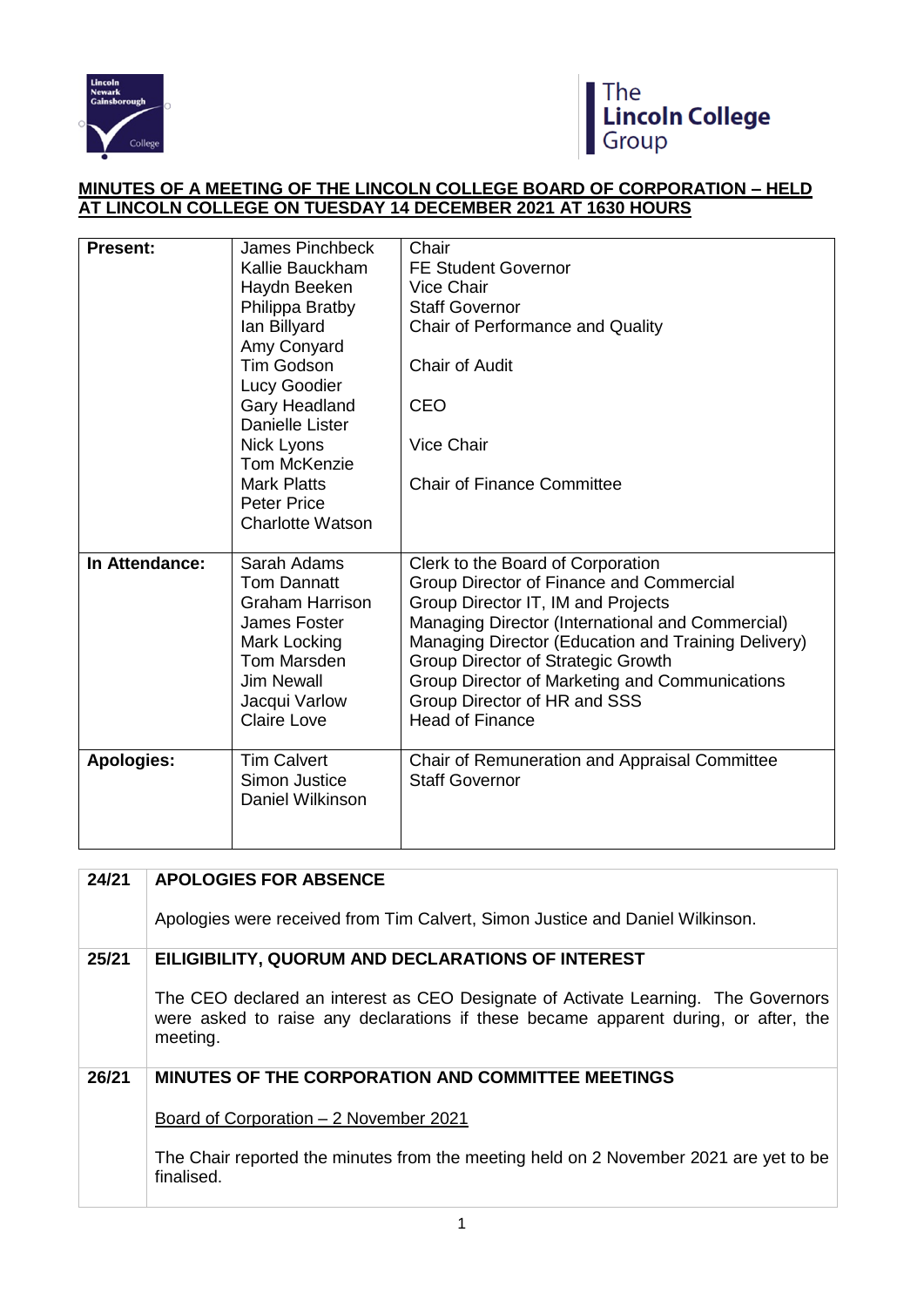Performance and Quality Committees – 3 November and 1 December 2021

The P&Q Committee had met twice since the last Board Meeting. The Chair of P&Q reported as follows:

3 November 2021

Key Items:

- Presentation from the on-line learning team (Sean Knight) on the work they are doing, best practice and how this is shared. Despite Covid there have been significant improvements in achievement rates
- The aim is to have presentations from three or four areas of the College during the year ranging from those performing well to those requiring support
- Agreed the future agendas (business cycle) of the group
- Stakeholder Survey, on this occasion the Parent Survey
- QIP/SAR review main focus was on Apprenticeships and the 'Good Grade' (2), narrative has been agreed for inclusion in the SAR to endorse this grade
- P&Q objective agreed linked to infrastructure investment linked to remote learning. Much of funding has remained constant which in reality means a drop. Investment in infrastructure is a way of achieving a more efficient delivery so is an important investment. Aim to get 30% delivery through this route

## 1 December 2021

Key Items:

- Data forecasting targets / top level scorecard **–** challenging because of the lingering impact of COVID around national grade inflation and missed learning
- Quality Improvement 'Activity' feedback and confirmation of SAR Grade 2 for Apprenticeships
- Stakeholder voice how presented throughout the current academic year
- Subcontractor report in principle approval for the provision for subcontracting of the SFA budget, should this be required. Forwarded to the Board for full approval (Item 10)

# Higher Education Committee – 8 December 2021

The Higher Education Committee had met on 8 December 2021. It was explained that Haydn Beeken is standing in as Chair while Dean Graham is on sabbatical. The Chair of HE Committee reported as follows:

- OfS not giving clear guidance on benchmarks or TEF
- Outcomes for last year very good, particularly in light of Covid
- Looked at new metrix to monitor items through the year
- Student voice and any hotspots
- Complaints and what areas these were in
- HEAMR no longer a requirement to submit the document so is presented to the Board for information as is the equivalent SAR/QIP for HE
- Quality of information and data is extensive

# Finance Committee – 11 November and 13 December 2021

The Finance Committee had met twice since the last Board Meeting. The Chair of Finance reported as follows: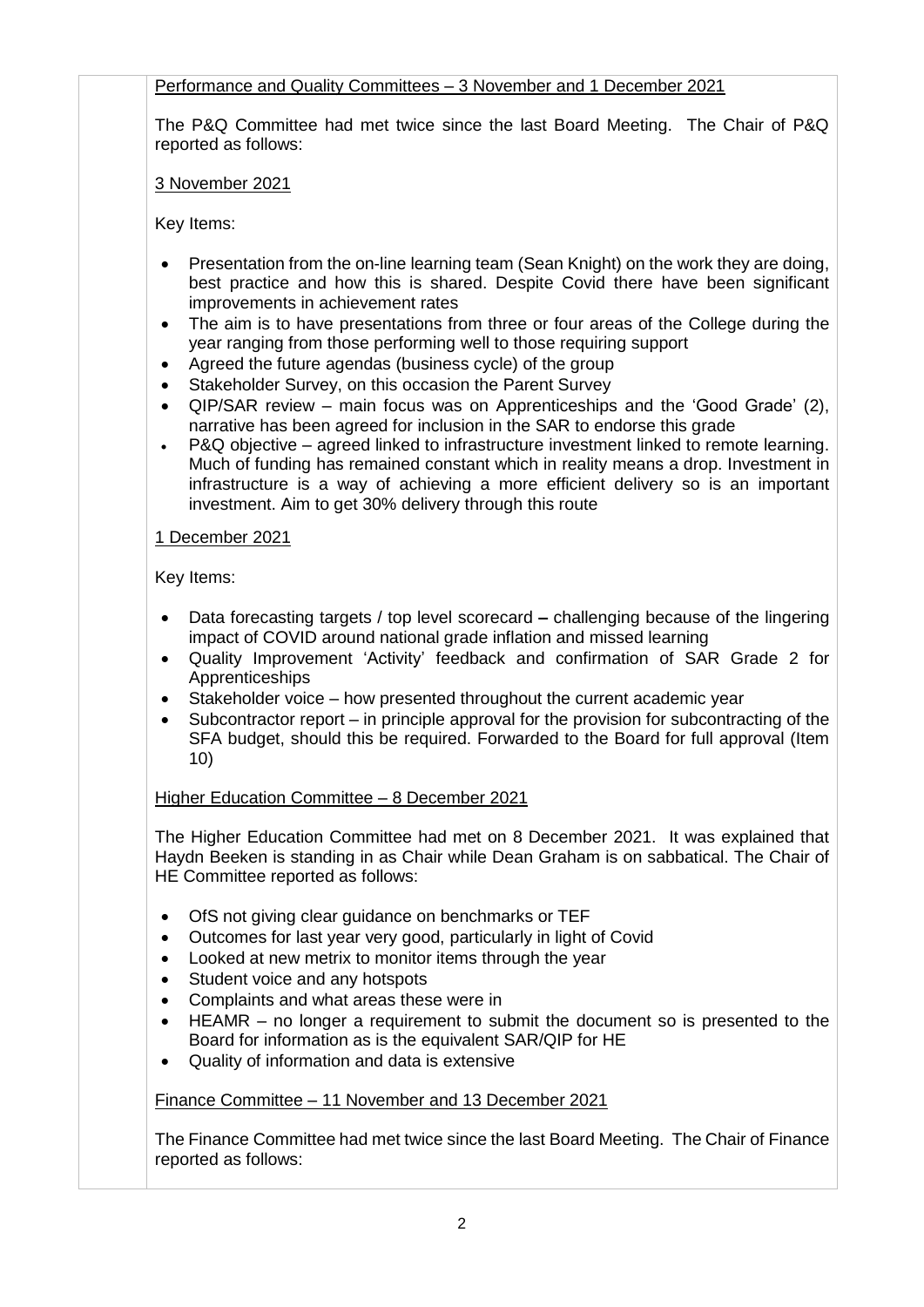- Detailed review of finance packs as presented to the Committee and the Finance Team had been thanked for these
- Key variances had been reviewed
- Good summary of forecast position which is broadly in line with plan
- Importance of achieving the new developments in progress
- More detailed deep dives will be carried out at future Committees
- Good presentation from Tom Marsden on the IASTI. The Committee has approved the outline business case and a report will come through for approval as appropriate
- Financial scenarios, including review of the cash position which this will be looked at on a 12-month rolling basis
- Wider impact of IASTI and cost treatments to be built in
- Review of the Risk Register and Balanced Scorecard including those that don't relate purely to the Finance Committee

## Audit Committee – 13 December 2021

The Audit Committee had met on 13 December 2021. The Chair of Audit reported on the meeting as follows:

- The Joint Audit and Finance Committee had reviewed the Annual Financial Statements for the Group and Subsidiary Companies for the year ended 31 July 2021
- A presentation had been received from Paul Oxtoby, RSM, as External Auditor
- The Committee recommended the Statutory Accounts for the Group and the Subsidiary Accounts for the year ended July 2021 for consideration by the Board

Audit Committee had then met. Standing items had been considered and the following items were highlighted:

- Internal Audit Report which concluded that Lincoln College has adequate and effective risk management, control and governance processes to manage its achievement of the College's objectives and that the College has proper arrangements to promote and secure value for money. This was a clean report
- Internal Audit Plan for next year Wylie & Bisset have agreed the plan in conjunction with the College
- Paul Oxtoby had presented the External Audit Findings Report, the key items were:
	- Clean audit report
	- Clean regularity report
	- No audit adjustment from the college figures to the statutory accounts
	- Few management letter points. One red item related to on the job training.
- Outstanding Rolling Audit Recommendations report it was pleasing to report there are now only 3 points on the schedule, particularly as this had peaked at 63
- Health and Safety Committee Minutes and update
- Risk management Committee minutes and update.

The Chair of Board highlighted that the External Auditors provided a good overview of the sector and how the college faired within the sector. This had been a very thorough and detailed process which was welcomed by the Committee.

# **27/21 MATTERS ARISING AND NOTIFICATION OF URGENT BUSINESS**

There were no matters arising or notifications of urgent business.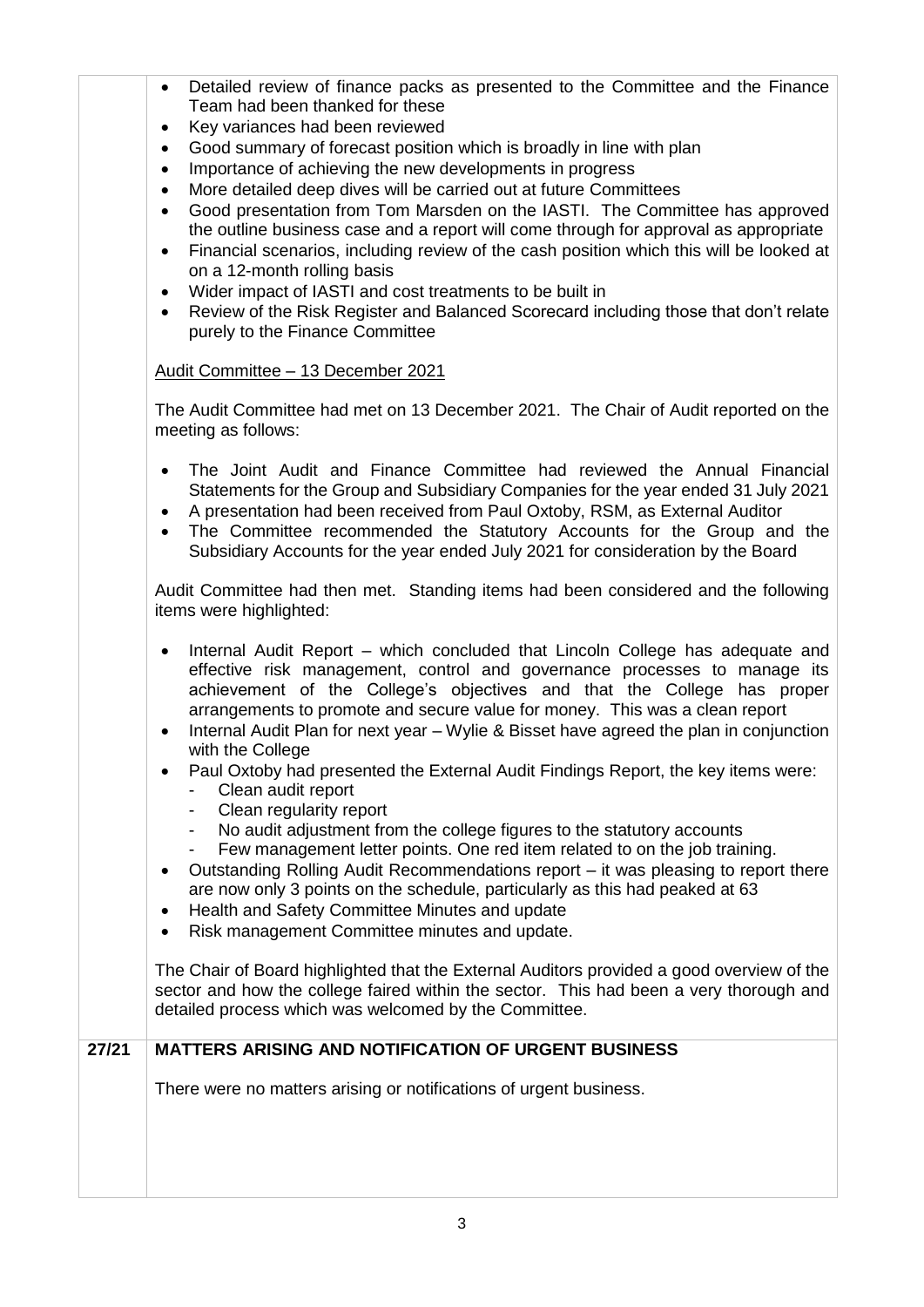## **28/21 FINANCIAL YEAR END 2020/21**

It was noted that the Joint Finance and Audit Meeting had considered the financial statements at their earlier meeting and recommended them to the Board. The consolidated and subsidiary financial statements were taken as a whole.

#### a) Consolidated and Subsidiary Company Annual Financial Statements – Year Ended 31 July 2021

The GD(F&C) thanked Board for their understanding related to the short turn round. It was explained there had been staff shortages in KSA. The input and feedback on changes was welcomed. It was explained that approval was required for the financial statements figures as presented. Any changes required following the meeting to the commentary and context would be agreed and approved by the CEO, Chair of Board, Chair of Finance Committee and Chair of Audit Committee. It was noted that the figures had been signed off by audit with no adjustments. The Finance Team were thanked. Highlights were reported:

- Good results in terms of numbers and manual calculation linked to financial health grade and how seen by external agencies
- Accounting rules changed and difficult to reconcile I&E in stats with I&E in monthly accounts
- EBITDA of £5.4m and surplus of £1.2m were outlined and that these results benchmark well in the sector
- Strong on liquidity
- Capital this has been a year of investment. Fixed assets have risen to £54.4m which strengthens the balance sheet. Net assets have also risen. Cash holding is £9.6m
- Going concern reviewed Q1 results and forecast for 21/22 which is also tracking as good
- Important to track risk ratings in the I&E for the current year
- Key strategic objective challenge is to address the 2022/23 budget which was largely based on a roll-over

Questions were invited:

- More detail on benchmarking well in the sector was requested. It was explained this was not quantifiable but based on some historical work and ESFA dashboard. RSM filing 10 sets of accounts and LC is one of the strongest
- An update was requested on potential merger, the pension scheme liability and whether the Board should record that it acknowledges the pension liability and continues to pay as part of the pension scheme. It was explained the first draft doesn't have reference to any potential merger but the advice has changed so it has been agreed that this would be included in the final set. In relation to pensions, you can either accept the actuary figure or request a bespoke valuation. A bespoke request had been made which brought the pension deficit down by £3m. The valuation does change with little control. It may be perceived that merger might involve an exit from the local scheme which has an impact. The triannual valuation on local rates could have on costs for budgeting in 2022/23
- It was explained that the narrative in a set of accounts looks at future strategy often linked to going concern
- Going concern in respect of the subsidiary companies was discussed linked to the reference about the parent company's willingness to provide financial support. It was explained that some of the subsidiaries have poor balance sheets but that Lincoln College has overall control. LCI is a second-tier subsidiary designed to provide separation and protect the College. All debts in KSA have been paid off so risks are mitigated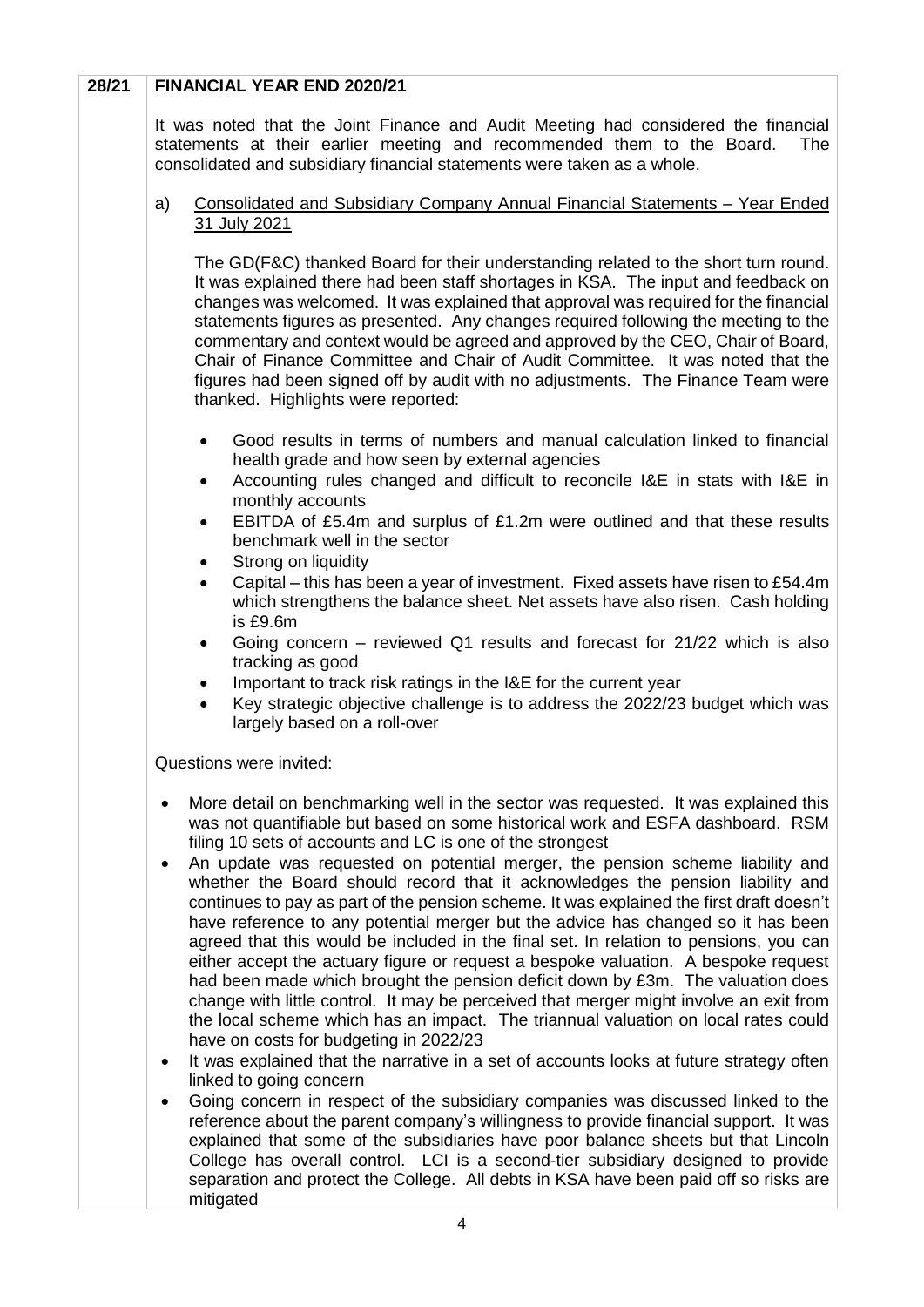- LCCSS was explained and why and how this works. Cost sharing contracts have been introduced to formalise the relationships with the subsidiary companies. It was explained that this had been discussed at Audit Committee and with the External Auditors. Longer term impacts need to be worked through on scenario planning
- It was highlighted that as due diligence moves forward then these intricacies need to be picked up on
- The timings for submission and the late timescales for receipt of papers was raised. It was explained that the transition from the previous audit lead at RSM has gone very smoothly but a different branch is used for the LCI audit work, with the UK Team helping to push this along. This year there have been issues with the team and absences in KSA. There will be an audit tender in the new year and there are options related to KSA.

#### **Resolved: The Board approved the Financial Statements as presented and agreed that the CEO, Chair of Board and Chairs of Audit and Finance can approve any changes required**

The Chair asked that Governors read the statements in full as they give a good overview of the work of the College as a whole.

b) Regularity Self-Assessment Questionnaire (SAQ)

GD(F&C) thanked those who had contributed to the document which is used as part of the Audit. This had been approved by the Audit Committee for signature. It was explained there was an additional significant section on Covid this year including the actions and response of the College.

c) External Audit Final Audit Findings Report (Group)

It was explained that Paul Oxtoby, new Audit Lead, had shown a real understanding of the business. The findings had been presented to the Joint Audit and Finance meeting yesterday. In 2021 a new regime had been introduced by the ESFA for the external audit firms to review funding and provide assurance. The only recommendations relate to that side of the audit and are only minor points. Key to note was there were no final control points or adjustments to the accounts. The level of materiality was explained as £48k and anything above this level would need to be reported to the Board. It was explained that KSA has a financial year end of December so looking at the figures is purely for inclusion in the Group accounts. There is then a further audit for their filing date of the end of April. It was explained that there is the option in the future to invite the Audit Lead to the Board meeting. It was felt that this was not necessary currently due to the level of financial experts and accountants in the Committees.

It was asked if the next KSA Audit would be delivered. It was responded that the filing deadlines would be met but there may be difficulties. It was confirmed that RSM UK are aware of the issues and will continue to support the process. A close eye will be kept on this.

The Chair of Audit reported that he had given the Auditor the opportunity to report to the Committee without management present but this had not been necessary as there was nothing to bring to the attention of the Board.

Items highlighted:

• The importance of doing business overseas and the related travel, which is approved in advance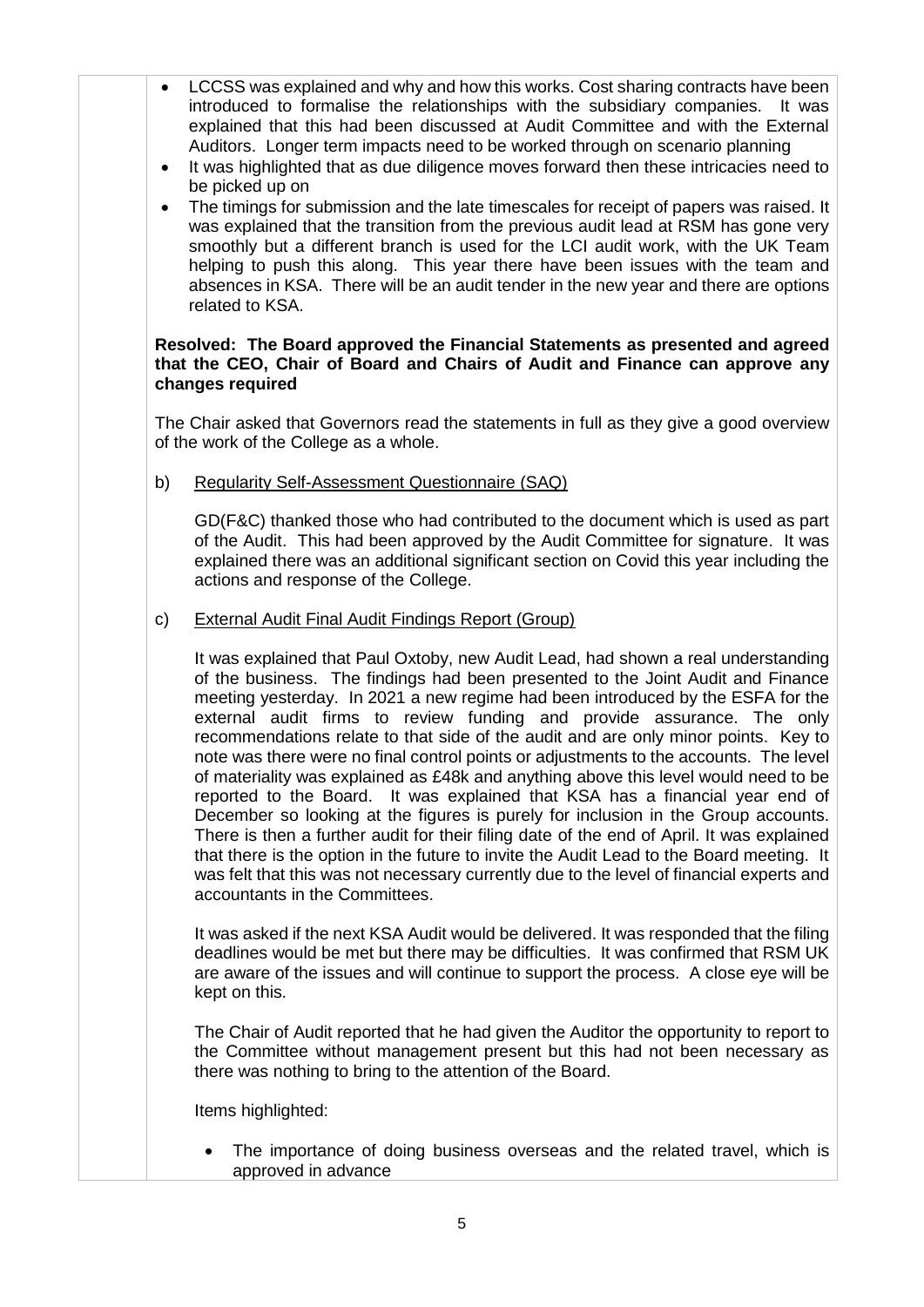|       | Cash payment received from a student – this had been immediately notified to<br>$\bullet$<br>audit. It was noted this was unusual and a policy is to be formalised<br>Chair of Finance explained that £48k materiality is a very low number and a<br>$\bullet$<br>testament to the team around the work that has gone into this<br>Comment was requested in relation to the finance function in KSA. GD(F&C)<br>٠<br>explained there are resources in country and that most of the work is carried out<br>by the team in the UK. There is now greater cover within the team due to a<br>restructure with segregation and controls in place. The external auditor is<br>comfortable with the cover and controls in place.<br><b>Annual Report of the Audit Committee</b><br>d)                                                                                                                                                                                                                                                                                                                                                                                                                                                                                                                                                                                                                                                                                                                                                                                       |
|-------|---------------------------------------------------------------------------------------------------------------------------------------------------------------------------------------------------------------------------------------------------------------------------------------------------------------------------------------------------------------------------------------------------------------------------------------------------------------------------------------------------------------------------------------------------------------------------------------------------------------------------------------------------------------------------------------------------------------------------------------------------------------------------------------------------------------------------------------------------------------------------------------------------------------------------------------------------------------------------------------------------------------------------------------------------------------------------------------------------------------------------------------------------------------------------------------------------------------------------------------------------------------------------------------------------------------------------------------------------------------------------------------------------------------------------------------------------------------------------------------------------------------------------------------------------------------------|
|       | The Annual Report of the Audit Committee had been reviewed by the Committee and<br>approved for signature. The report provides a good summary of the work of the<br>Committee during the year which picks up from both internal and external audit. This<br>was a strong report.                                                                                                                                                                                                                                                                                                                                                                                                                                                                                                                                                                                                                                                                                                                                                                                                                                                                                                                                                                                                                                                                                                                                                                                                                                                                                    |
|       | The detailed and thorough review of the accounts was highlighted and welcomed by the<br>Board. Should Governors require any further information on any detail included then they<br>were asked to send any queries through.                                                                                                                                                                                                                                                                                                                                                                                                                                                                                                                                                                                                                                                                                                                                                                                                                                                                                                                                                                                                                                                                                                                                                                                                                                                                                                                                         |
| 29/21 | LINCOLN COLLEGE GROUP BALANCED SCORECARD AND STRATEGIC RISK<br><b>REGISTER</b><br>The documents had been circulated and were taken as read.<br>The CEO reported on the highest scoring risk which is the re-contracting in KSA. A visit<br>has been undertaken to KSA by the CEO and GD(I&C) which had been positive. A meeting<br>has also been held with the Chair of LCI Board and a report is to be produced and<br>circulated. The Chair of LCI Board is to be invited to the Board meeting to be held in<br>January which will be a good opportunity to provide the newer Governors with a better<br>understanding of the work in KSA.<br>It was reported that the contract for the ITQAN ends on 31 July 2022 and contracts for the<br>other two Colleges (Qatif and T&H) come to an end in the following academic year. LCI is<br>in a strong position. During the visit meetings had been held with the senior stakeholders<br>in Kingdom including TVTC, CoE, Embassy, Aramco, and the Team were optimistic. It is<br>hoped ITQAN contracting will come in the Spring. Quality and reputation are high and the<br>vision and mission well understood. It is felt that the likelihood score in the risk register<br>It was explained that the main effort of ELT has been to deliver this<br>can be reduced.<br>year's budget and having reviewed this at Q1 the focus will now be on the re-contracting<br>in KSA. There are lots of options and opportunities to review and proposals to put in. The<br>strong and experienced team in KSA was outlined. |
|       | GD(I&C) explained the visit had been useful to triangulate views and test assumptions.<br>Confidence is high in terms of contracts and long-term presence. Alignment to Aviation<br>Australia was explained. The positive work of the team with employers in Kingdom and<br>the confidence in the senior team was highlighted. The GD(I&C) is to visit again in Jan/Feb<br>with the MD(E&TD) prior to a visit by the CEO and Chair of LCI Board.                                                                                                                                                                                                                                                                                                                                                                                                                                                                                                                                                                                                                                                                                                                                                                                                                                                                                                                                                                                                                                                                                                                    |
|       | The team were thanked on behalf of the Board for their work and commitment on the visit<br>and recognised the demanding timetable and programme. Coverage on social media was<br>highlighted and the positivity of showing the work carried out in Kingdom which highlights<br>the importance of changing lives and making a difference.                                                                                                                                                                                                                                                                                                                                                                                                                                                                                                                                                                                                                                                                                                                                                                                                                                                                                                                                                                                                                                                                                                                                                                                                                            |
|       | Questions were invited.                                                                                                                                                                                                                                                                                                                                                                                                                                                                                                                                                                                                                                                                                                                                                                                                                                                                                                                                                                                                                                                                                                                                                                                                                                                                                                                                                                                                                                                                                                                                             |
|       | 6                                                                                                                                                                                                                                                                                                                                                                                                                                                                                                                                                                                                                                                                                                                                                                                                                                                                                                                                                                                                                                                                                                                                                                                                                                                                                                                                                                                                                                                                                                                                                                   |